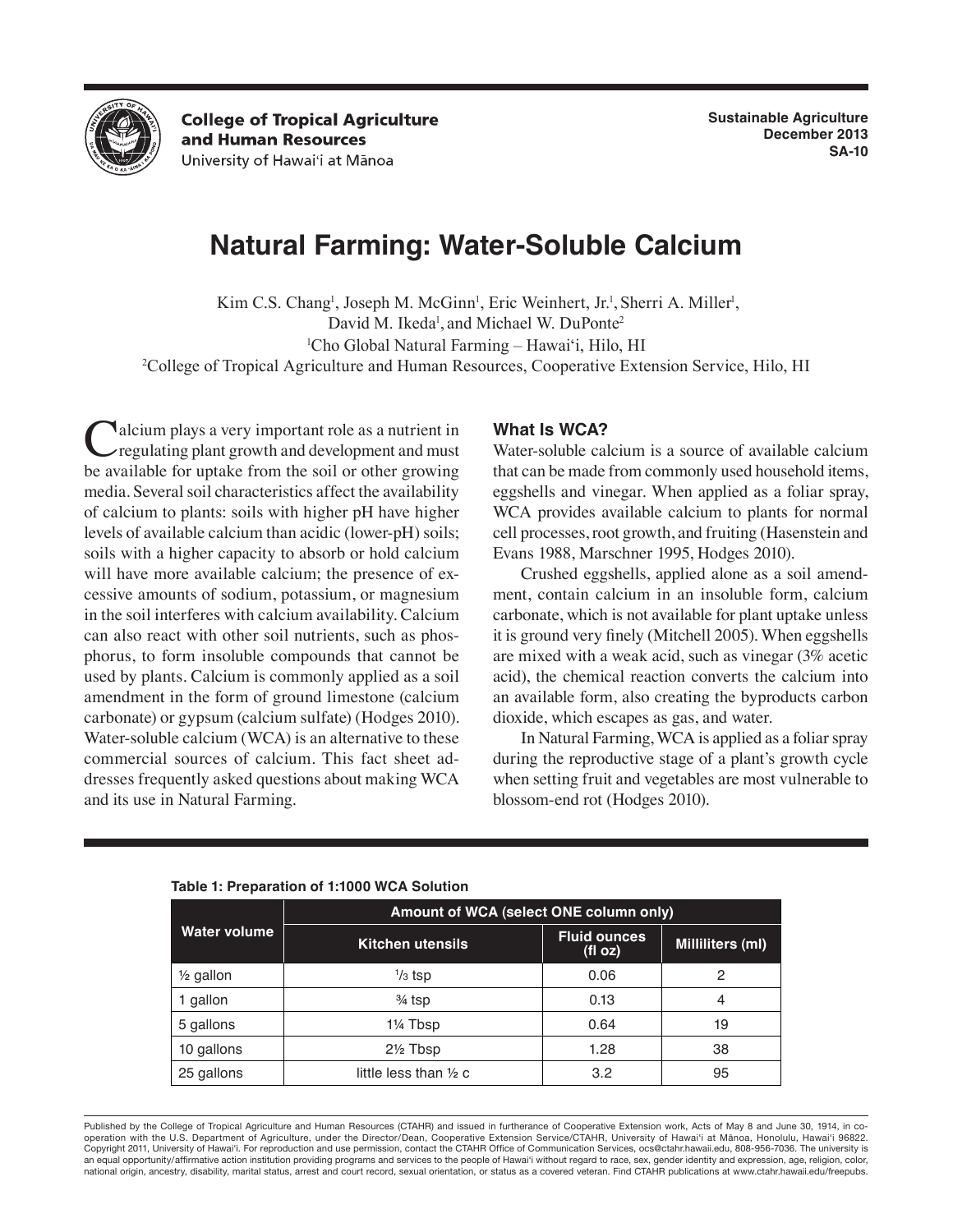## **How Is WCA Used?**

WCA is commonly diluted with water (1:1,000 ratio) and applied as a foliar spray (see Table 1) to flowering and fruiting plants (including vegetables). The best times to spray are just after sundown or very early in the morning, to prevent leaf burn and to allow sufficient time for absorption before evaporation from the leaf surface. Use a light mist; do not spray so heavily that the solution drips from the foliage (run-off). Plants require adequate levels of calcium to support fruit yield and quality and to prevent blossom-end rot (Hao and Papadopoulos 2003, Taylor and Locascio 2004, Hodges 2010).

Seeds that are deficient in calcium generally have poor germination rates and produce abnormal, weak seedlings (Adams et al. 1993, Keiser and Mullen 1993). WCA is used in combination with other Natural Farming inputs including oriental herbal nutrient (OHN), fermented plant juice (FPJ), brown rice vinegar, and fish amino acid (FAA) as a seed-soaking solution prior to planting to improve seed germination and seedling vigor.

## **How to Make WCA**

Collect eggshells (oyster or clam shells may also be used); remove the tough internal membrane from the inside of the shells.

- 1. Break the shells into small pieces (1/4").
- 2. Lightly roast or grill the shells in a frying pan or foil container over low heat for approximately 45 minutes to remove any organic substances that will rot and contaminate the WCA.
- 3. Shells should be dry and lightly burnt to a light tan color but not charred.
- 4. Slowly add roasted eggshells to a glass jar filled 2/3 full with brown rice vinegar at a 1:10 ratio by weight.

The eggshell fragments will float up and down within the vinegar, emitting carbon dioxide bubbles, while the calcium is being dissolved into the solution.

- 5. Cover the mouth of the jar with breathable cloth, such as muslin, or paper (not plastic) and secure with rubber bands or ties to keep out pests. Place the jar in a cool, dark location for 7 to 10 days.
- 6. After this time, check if bubbles are present in the solution. If bubbles are not present, the WCA

is "saturated" – proceed to step 8. If bubbles are present, add more roasted eggshells and let stand for 1 to 2 more days. Repeat until the solution stops producing bubbles.

7. Strain the vinegar-and-eggshell solution through a colander into a clean glass jar to remove eggshells. Label the WCA solution and store at room temperature out of direct sunlight.

#### **Acknowledgements**

The authors would like to thank Dr. Russell Nagata, Ms. Ruth Niino-DuPonte, Dr. Mark Nickum, Dr. Erik Cleveland, Dr. Koon Hui Wang, Ms. Cheyanne Keliihoomalu, and Ms. Sharon Motomura, who served on the peer review committee.

### **References**

- Adams, J.F., D.B. Nelson, and D.L. Hartzog. 1993. Supplemental calcium application on yield, grade, and seed quality of runner peanut. *Agronomy Journal* 85:86–93.
- Hao, X. and A.P. Papadopoulos. 2003. Effects of calcium and magnesium on growth, fruit yield and quality in a fall greenhouse tomato crop grown on rockwool. *Canadian Journal of Plant Science* 83:903–912.
- Hasenstein, K.H. and M.L. Evans. 1988. The influence of calcium and pH on growth in primary roots of *Zea mays*. *Physiologica Plantarum* 72:466–70.
- Hodges S.C. 2010. Soil Fertility Basics. Soil Science Extension, North Carolina State Univ.
- Keiser, J.R. and R.E. Mullen. 1993. Calcium and relative humidity effects on soybean seed nutrition and seed quality. *Crop Science* 33:1345–1349.
- Marschner, H. 1995. Mineral Nutrition of Higher Plants, 2nd Ed. New York: Academic Press, 277–299.
- Mitchell, C.C. 2005. Crushed eggshells in the soil. Agronomy and Soils Series. Timely Information S-05-05, Agriculture and Natural Resources. Alabama Cooperative Extension System, Department of Agronomy and Soils, Auburn University, AL.
- Taylor, M.D. and S.J. Locascio. 2004. Blossom-end rot: a calcium deficiency. *Journal of Plant Nutrition* 27:123–139.